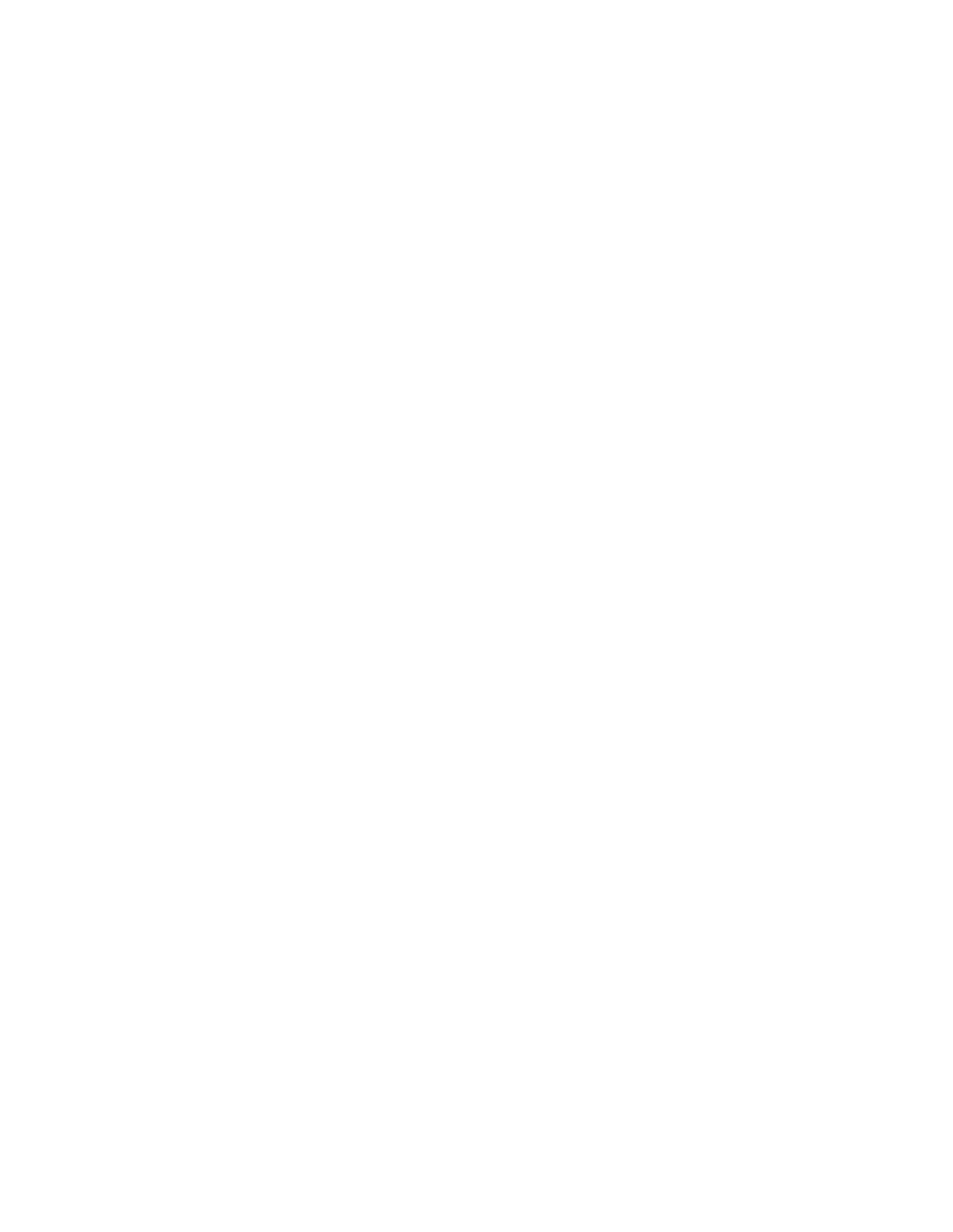**Appendix C** 

## **AGREEMENT BETWEEN THE GOVERNMENT OF CANADA AND THE GOVERNMENT OF THE UNITED STATES OF AMERICA**

### **FOR COOPERATION IN THE EXAMINATION OF REFUGEE STATUS CLAIMS FROM NATIONALS OF THIRD COUNTRIES**

#### **THE GOVERNMENT OF CANADA AND THE GOVERNMENT OF THE UNITED STATES OF AMERICA** (hereinafter referred to as "the Parties"),

**CONSIDERING** that Canada is a party to the 1951 *Convention relating to the Status of Refugees,* done at Geneva, July 28, 1951 (the "Convention"), and the Protocol Relating to the Status of Refugees, done at New York, January 31, 1967 (the "Protocol"), that the United States is a party to the Protocol, and reaffirming their obligation to provide protection for refugees on their territory in accordance with these instruments;

**ACKNOWLEDGING** in particular the international legal obligations of the Parties under the principle of *non-refoulement* set forth in the Convention and Protocol, as well as the *Convention against Torture and Other Cruel, Inhuman or Degrading Treatment or Punishment*, done at New York, December 10, 1984 (the "Torture Convention ") and reaffirming their mutual obligations to promote and protect human rights and fundamental freedoms.

**RECOGNIZING** and respecting the obligations of each Party under its immigration laws and policies;

**EMPHASIZING** that the United States and Canada offer generous systems of refugee protection, recalling both countries' traditions of assistance to refugees and displaced persons abroad, consistent with the principles of international solidarity that underpin the international refugee protection system, and committed to the notion that cooperation and burden sharing with respect to refugee status claimants can be enhanced;

**DESIRING** to uphold asylum as an indispensable instrument of the international protection of refugees, and resolved to strengthen the integrity of that institution and the public support on which it depends;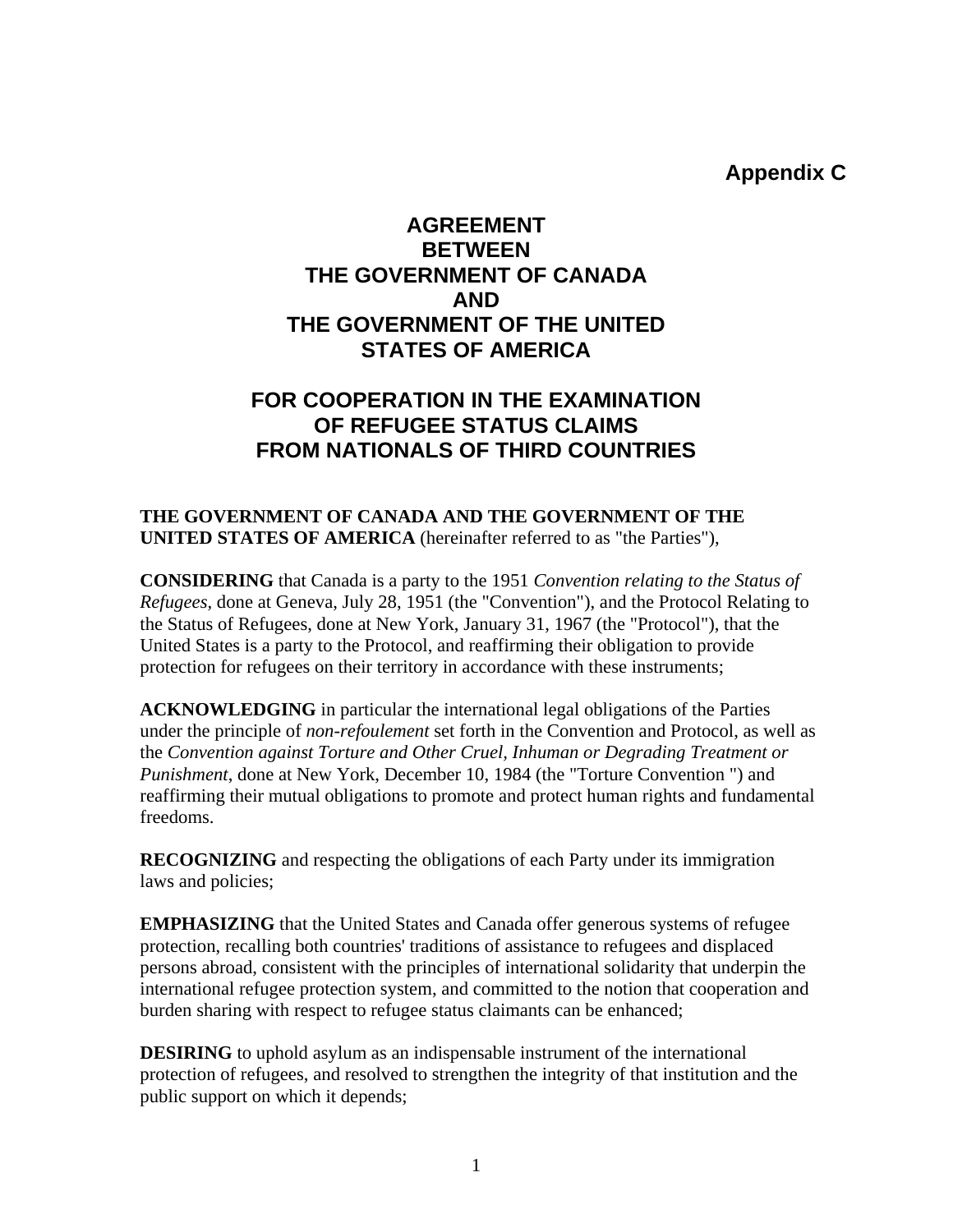**NOTING** that refugee status claimants may arrive at the Canadian or United States land border directly from the other Party, territory where they could have found effective protection;

**CONVINCED**, in keeping with advice from the United Nations High Commissioner for Refugees (UNHCR) and its Executive Committee, that agreements among states may enhance the international protection of refugees by promoting the orderly handling of asylum applications by the responsible party and the principle of burden-sharing;

**AWARE** that such sharing of responsibility must ensure in practice that persons in need of international protection are identified and that the possibility of indirect breaches of the fundamental principle of *non-refoulement* are avoided, and therefore determined to safeguard for each refugee status claimant eligible to pursue a refugee status claim who comes within their jurisdiction, access to a full and fair refugee status determination procedure as a means to guarantee that the protections of the Convention, the Protocol, and the Torture Convention are effectively afforded;

**HAVE AGREED** as follows:

# **ARTICLE 1**

- 1. In this Agreement,
	- a. **"Country of Last Presence"** means that country, being either Canada or the United States, in which the refugee claimant was physically present immediately prior to making a refugee status claim at a land border port of entry.
	- b. **"Family Member"** means the spouse, sons, daughters, parents, legal guardians, siblings, grandparents, grandchildren, aunts, uncles, nieces, and nephews.
	- c. **"Refugee Status Claim"** means a request from a person to the government of either Party for protection consistent with the Convention or the Protocol, the Torture Convention, or other protection grounds in accordance with the respective laws of each Party.
	- d. **"Refugee Status Claimant"** means any person who makes a refugee status claim in the territory of one of the Parties.
	- e. **"Refugee Status Determination System"** means the sum of laws and administrative and judicial practices employed by each Party's national government for the purpose of adjudicating refugees status claims.
	- f. **"Unaccompanied Minor"** means an unmarried refugee status claimant who has not yet reached his or her eighteenth birthday and does not have a parent or legal guardian in either Canada or the United States.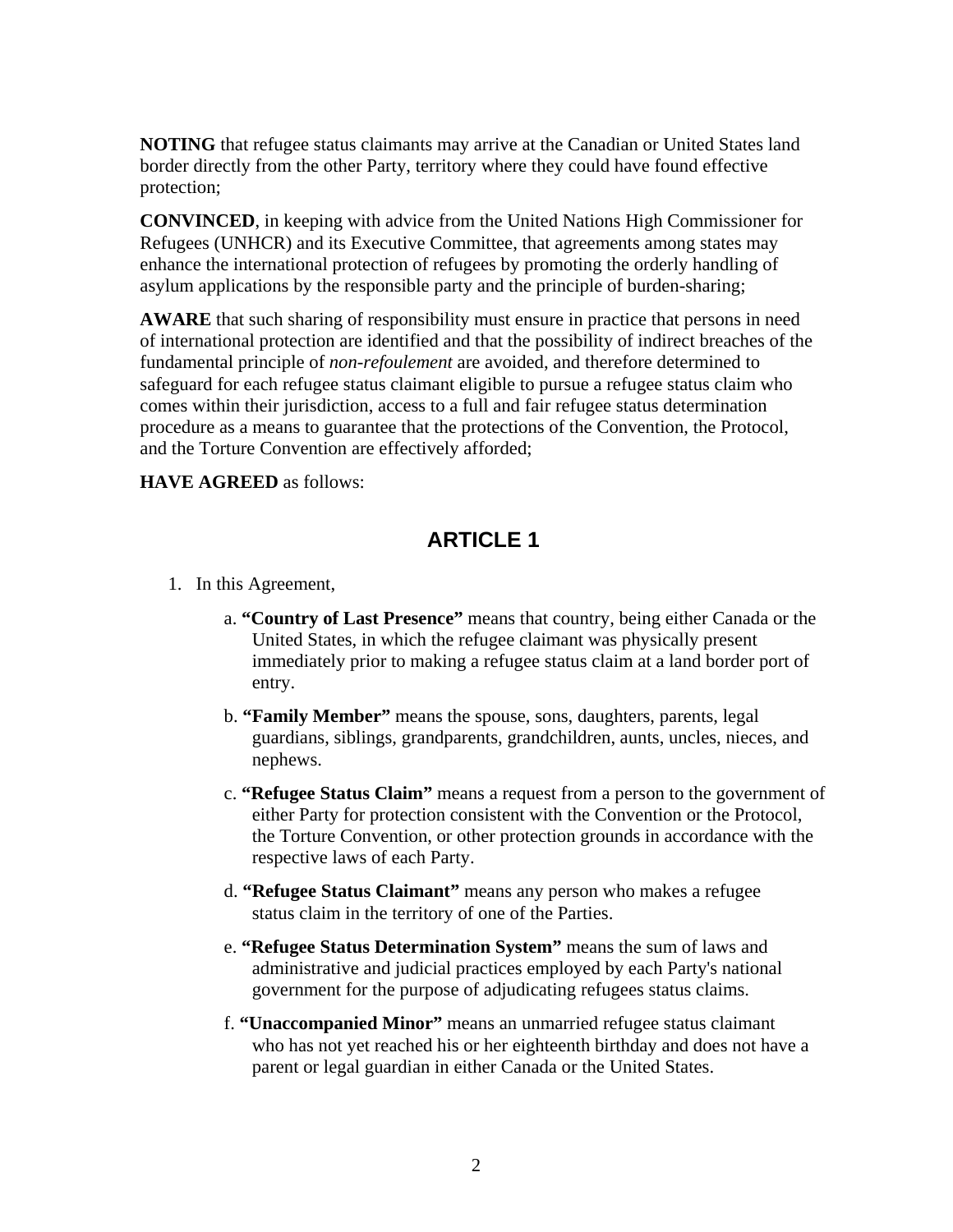2. Each Party shall apply this Agreement in respect of family members and unaccompanied minors consistent with its national law.

#### **ARTICLE 2**

This Agreement does not apply to refugee status claimants who are citizens of Canada or the United States or who, not having a country of nationality, are habitual residents of Canada or the United States.

### **ARTICLE 3**

- 1. In order to ensure that refugee status claimants have access to a refugee status determination system, the Parties shall not return or remove a refugee status claimant referred by either Party under the terms of Article 4 to another country until an adjudication of the person's refugee status claim has been made.
- 2. The Parties shall not remove a refugee status claimant returned to the country of last presence under the terms of this Agreement to another country pursuant to any other safe third country agreement or regulatory designation.

# **ARTICLE 4**

- 1. Subject to paragraphs 2 and 3, the Party of the country of last presence shall examine, in accordance with its refugee status determination system, the refugee status claim of any person who arrives at a land border port of entry on or after the effective date of this Agreement and makes a refugee status claim.
- 2. Responsibility for determining the refugee status claim of any person referred to in paragraph 1 shall rest with the Party of the receiving country, and not the Party of the country of last presence, where the receiving Party determines that the person:
	- a. Has in the territory of the receiving Party at least one family member who has had a refugee status claim granted or has been granted lawful status, other than as a visitor, in the receiving Party's territory; or
	- b. Has in the territory of the receiving Party at least one family member who is at least 18 years of age and is not ineligible to pursue a refugee status claim in the receiving Party's refugee status determination system and has such a claim pending; or
	- c. Is an unaccompanied minor; or
	- d. Arrived in the territory of the receiving Party: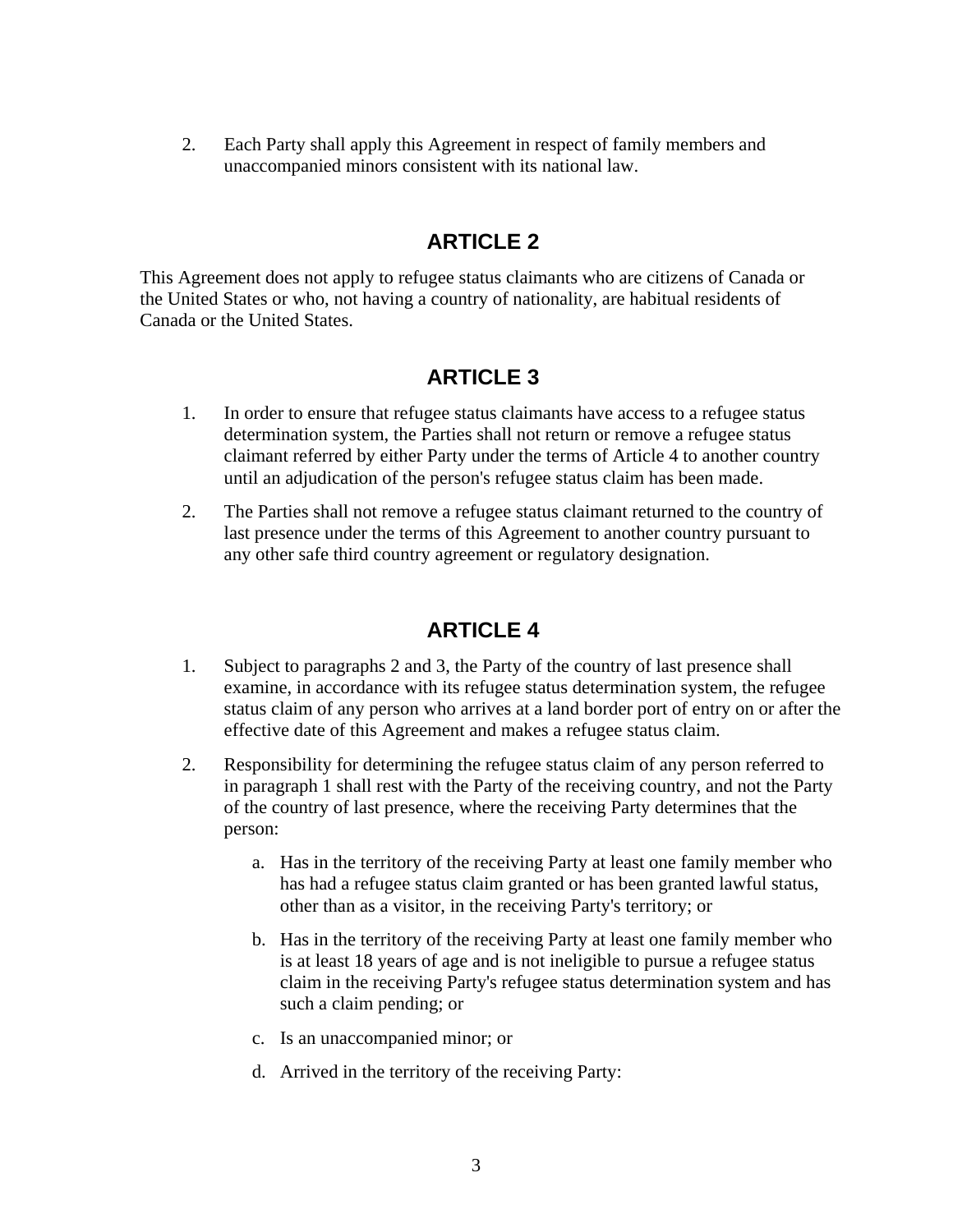- i. With a validly issued visa or other valid admission document, other than for transit, issued by the receiving Party; or
- ii. Not being required to obtain a visa by only the receiving Party.
- 3. The Party of the country of last presence shall not be required to accept the return of a refugee status claimant until a final determination with respect to this Agreement is made by the receiving Party.
- 4. Neither Party shall reconsider any decision that an individual qualifies for an exception under Articles 4 and 6 of this Agreement.

# **ARTICLE 5**

In cases involving the removal of a person by one Party in transit through the territory of the other Party, the Parties agree as follows:

- a. Any person being removed from Canada in transit through the United States, who makes a refugee status claim in the United States, shall be returned to Canada to have the refugee status claim examined by and in accordance with the refugee status determination system of Canada.
- b. Any person being removed from the United States in transit through Canada, who makes a refugee status claim in Canada, and:
	- i. whose refugee status claim has been rejected by the United States, shall be permitted onward movement to the country to which the person is being removed; or
	- ii. who has not had a refugee status claim determined by the United States, shall be returned to the United States to have the refugee status claim examined by and in accordance with the refugee status determination system of the United States.

# **ARTICLE 6**

Notwithstanding any provision of this Agreement, either Party may at its own discretion examine any refugee status claim made to that Party where it determines that it is in its public interest to do so.

# **ARTICLE 7**

The Parties may:

a. Exchange such information as may be necessary for the effective implementation of this Agreement subject to national laws and regulations. This information shall not be disclosed by the Party of the receiving country except in accordance with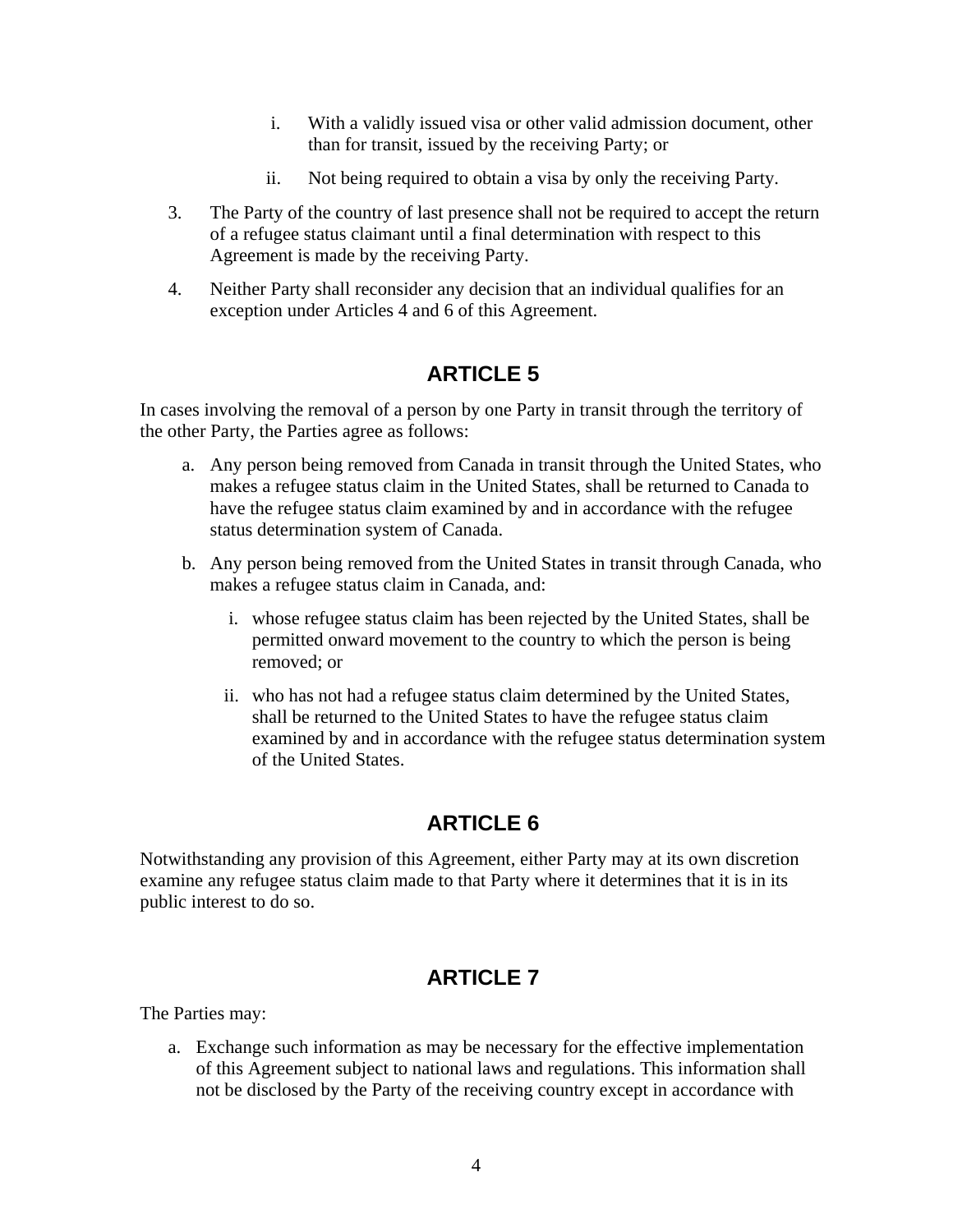its national laws and regulations. The Parties shall seek to ensure that information is not exchanged or disclosed in such a way as to place refugee status claimants or their families at risk in their countries of origin.

b. Exchange on a regular basis information on the laws, regulations and practices relating to their respective refugee status determination system.

## **ARTICLE 8**

- 1. The Parties shall develop standard operating procedures to assist with the implementation of this Agreement. These procedures shall include provisions for notification, to the country of last presence, in advance of the return of any refugee status claimant pursuant to this Agreement.
- 2. These procedures shall include mechanisms for resolving differences respecting the interpretation and implementation of the terms of this Agreement. Issues which cannot be resolved through these mechanisms shall be settled through diplomatic channels.
- 3. The Parties agree to review this Agreement and its implementation. The first review shall take place not later than 12 months from the date of entry into force and shall be jointly conducted by representatives of each Party .The Parties shall invite the UNHCR to participate in this review. The Parties shall cooperate with UNHCR in the monitoring of this Agreement and seek input from nongovernmental organizations.

### **ARTICLE 9**

Both Parties shall, upon request, endeavor to assist the other in the resettlement of persons determined to require protection in appropriate circumstances.

# **ARTICLE 10**

- 1. This Agreement shall enter into force upon an exchange of notes between the Parties indicating that each has completed the necessary domestic legal procedures for bringing the Agreement into force.
- 2. Either Party may terminate this Agreement upon six months written notice to the other Party.
- 3. Either Party may, upon written notice to the other Party, suspend for a period of up to three months application of this Agreement. Such suspension may be renewed for additional periods of up to three months. Either Party may, with the agreement of the other Party, suspend any part of this Agreement.
- 4. The Parties may agree on any modification of or addition to this Agreement in writing. When so agreed, and approved in accordance with the applicable legal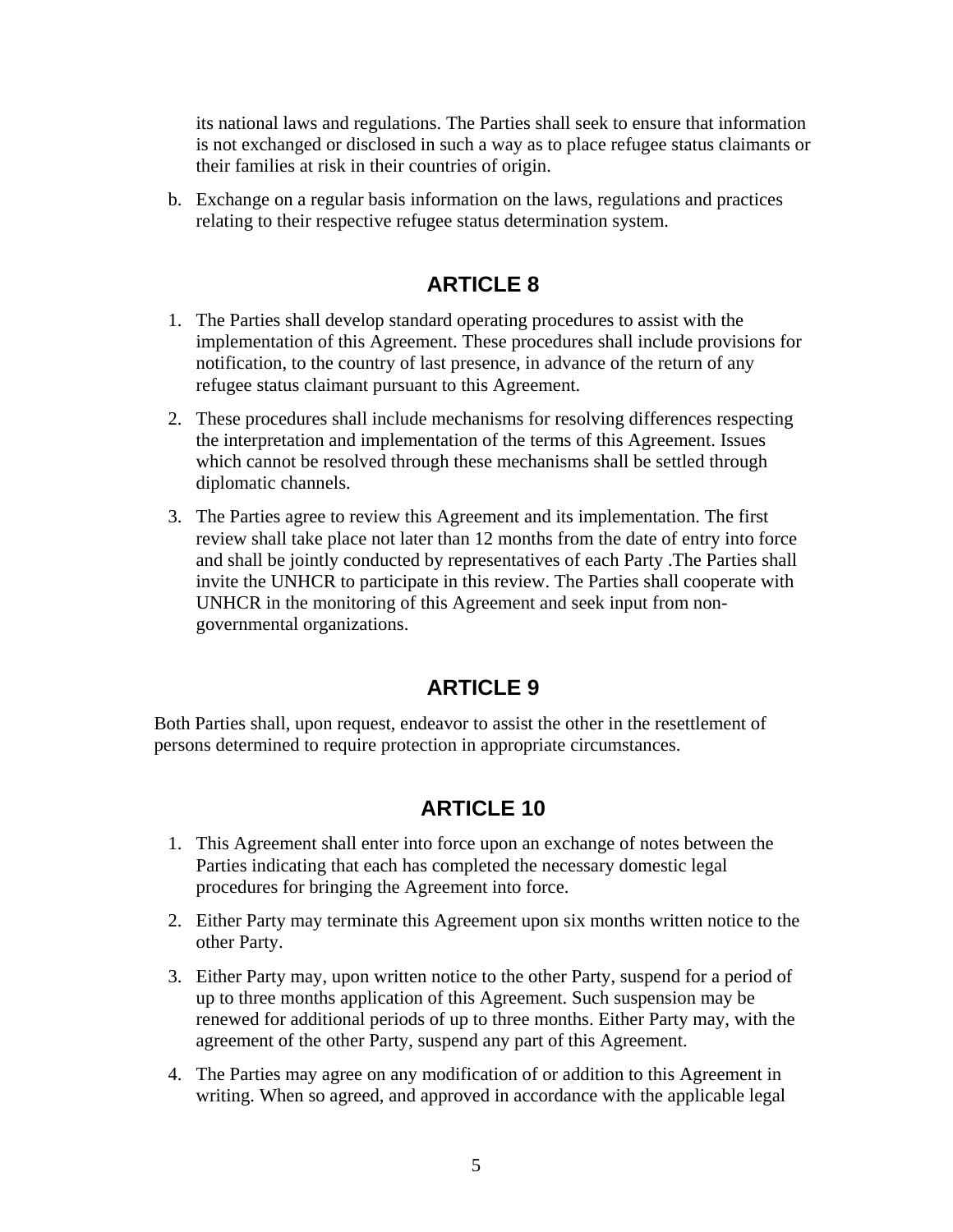procedures of each Party, a modification or addition shall constitute an integral part of this Agreement.

**IN WITNESS WHEREOF**, the undersigned, being duly authorized by their respective governments, have signed this Agreement.

**DONE** at Washington D.C., 'this 5<sup>th</sup> day of December 2002, in duplicate in the English and French languages, each text being equally authentic.

FOR THE GOVERNMENT<br>OF CANADA **FOR THE UNITED STATES** 

**OF THE UNITED STATES OF AMERICA**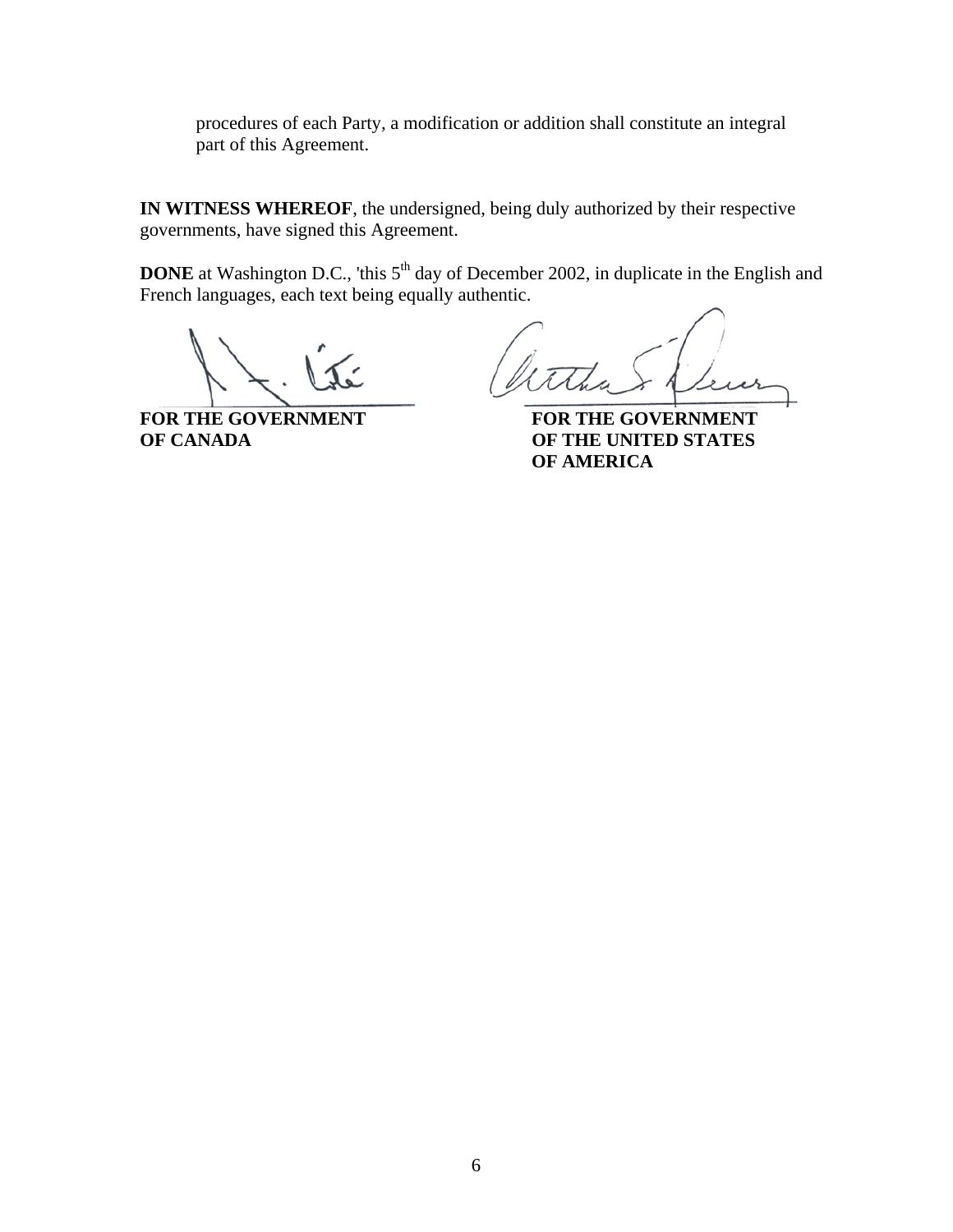**PROCEDURAL ISSUES ASSOCIATED WITH IMPLEMENTING THE AGREEMENT FOR COOPERATION IN THE EXAMINATION OF REFUGEE STATUS CLAIMS FROM NATIONALS OF THIRD COUNTRIES**

#### **STATEMENT OF PRINCIPLES**

The Parties intend to act according to the following principles:

- 1. **Opportunity for Third Party During Proceedings.** Provided no undue delay results and it does not unduly interfere with the process, each Party will provide an opportunity for the applicant to have a person of his or her own choosing present at appropriate points during proceedings related to the Agreement. Details concerning access to proceedings will be set out in operational procedures.
- 2. **Proof of Family Relationship.** Procedures will acknowledge that the burden of proof is on the applicant to satisfy the decision-maker that a family relationship exists and that the relative in question has the required status. Credible testimony may be sufficient to satisfy a decision-maker in the absence of documentary evidence or computer records. It may be appropriate in these circumstances to request that the applicant and the relative provide sworn statements attesting to their family relationship.
- 3. **Standard for Determining Eligibility for an Exception to the Agreement.** The United States will use the preponderance of evidence standard to determine whether an applicant qualifies for an exception under the Agreement. Canada will use the balance of probabilities standard to determine whether an applicant qualifies for an exception under the Agreement. These standards are functionally equivalent.
- 4. **Review.** Each Party will ensure that its procedures provide, at a minimum: (1) an opportunity for the applicant to understand the basis for the proposed determination; (2) an opportunity for the applicant to provide corrections or additional relevant information, provided it does not unduly delay the process; and (3) an opportunity for the applicant to have a separate decision-maker, who was not involved in preparing the proposed determination, review any proposed determination before it is finally made.
- 5. **Record of Interview and Eligibility Determination.** Upon request and subject to national law, Canada and the United States will share all written materials pertaining to whether an applicant qualifies for an exception under the Agreement. Subject to national law, this information will also be available to the applicant.